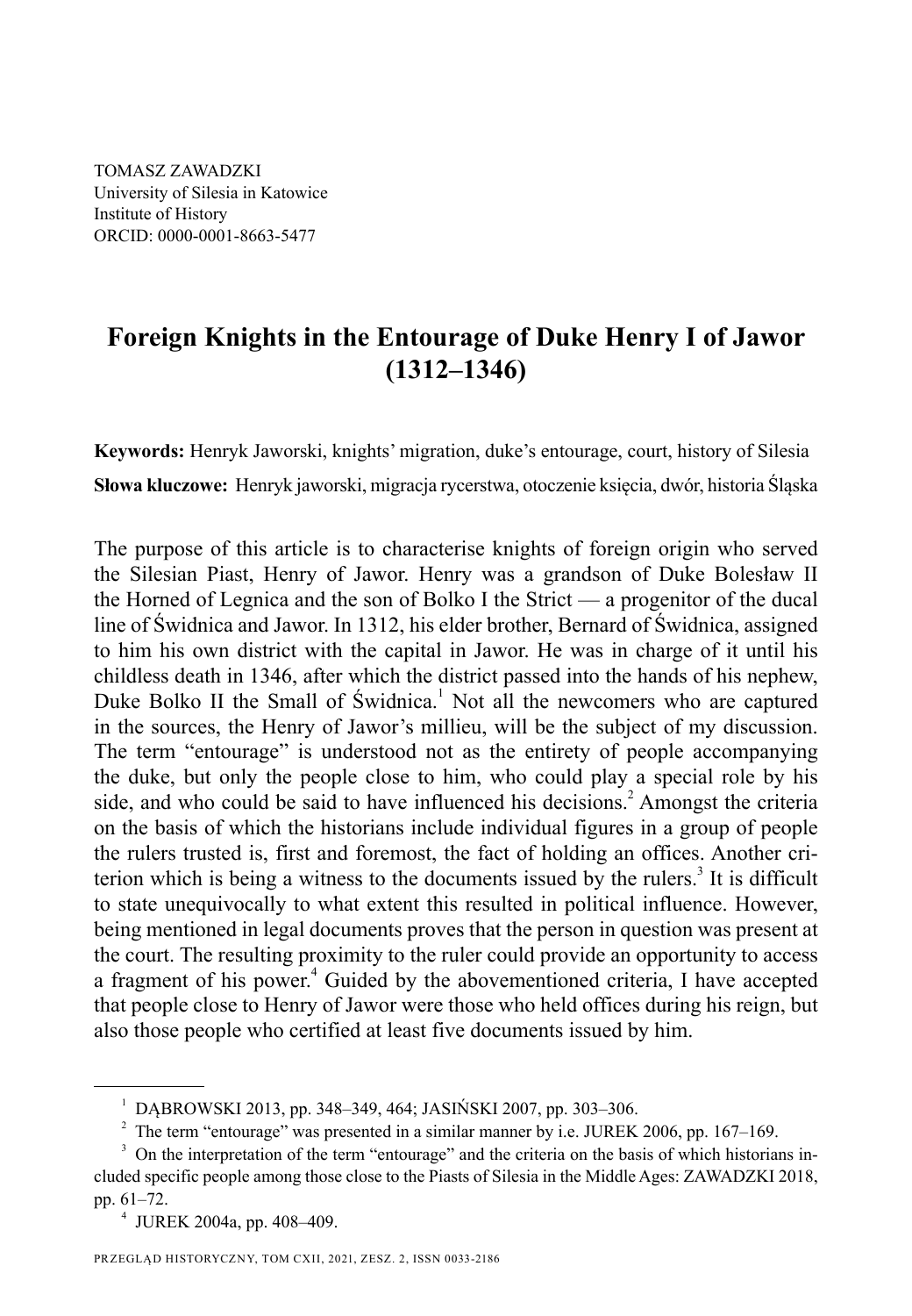On the basis of the analysis of the preserved sources, people who one can mention as coming from outside of Silesia and belonging to Henry of Jawor's entourage are only knights of German origin. Some of them were from families who had been settled in Silesia for quite a long time. Some of them could even boast of their ancestors' past, which was noteworthy. This is the case of Seidlitz family. They came to Silesia towards the end of the 13<sup>th</sup> century from Meissen and from then on they belonged to distinguished families in the Duchy of Głogów as well as in Świdnica and Jawor, where Apecz Seidlitz held the office of castellan of Strzegom during the reign of Bolko I.<sup>5</sup> Once Duke Henry reached the age to rule, the two brothers, Kunemann Seidlitz  $(1312-1316^6)$  and Hermann Seidlitz  $(1313-1339^7)$ , were often present in his circle. A long–lasting history in Silesia — dating back to the times of Henry the Bearded  $(\dagger 1238)$  — was taken pride in by the family of Kittlitz from Lusatia.<sup>8</sup> A member of this family, knight Bolko, was a frequent companion of Henry of Jawor in 1326–1345.<sup>9</sup> Perhaps he owed his place at the court to his father, Wittego, who was active beside Bolko  $I^{10}$  His close relationship with Henry's father is evidenced by the fact that he gave his son his lord's name, which was very rare among knights at that time. The most frequent witness to Bolko I's documents was another German — a newcomer from Pleißenland, Apecz Aulock.<sup>11</sup> He enjoyed the duke's trust, which probably facilitated the career of Nikolaus, probably his son, who was a chaplain of Henry of Jawor.<sup>12</sup> Kunczko Liebenthal, known from the lists of witnesses to the Henry of Jawor's documents issued in 1320–1334, had wealthy and influential ancestors.<sup>13</sup> His family came in the middle of the  $13<sup>th</sup>$  century from Meissen and founded the village of Liebenthal (present Lubomierz). They founded a monastery there and built their own castle in the vicinity.<sup>14</sup> During the period of Bolko I's regency  $(1296-1301)$  in the Duchy of Legnica and Wrocław, a relative of Kunczko, Pusch Liebenthal, held the office of the court's judge in Legnica on behalf of the duke.15 Between 1322 and 1337 Henry

<sup>5</sup> JUREK 1996a, pp. 285–287; JUREK 2006, pp. 179–180; GIGOŃ 2013, pp. 70–75.

<sup>6</sup> APWR, Dokumenty Schaffgotschów no. 325 (fach 15, no. 1); CDS 1892, no. 3253, 3351, 3383, 3388, 3435; CDS 1898, no. 3554, 3629; dates in brackets next to the names of knights refer to the period when they acted as witnesses to Henry of Jawor's documents.

<sup>7</sup> APWR, Dokumenty Schaffgotschów no. 325 (fach 15, no. 1); CDS 1892, no. 3383; CDS 1898, no. 3554, 3577, 3629, 3634, 3661, 3662, 3924, 3945, 4150; CDS 1923, no. 5369, 5871; CDS 1925, no. 6239.

<sup>8</sup> CETWIŃSKI 1982, pp. 117–118, 122, 201; JUREK 1996a, pp. 241–242.

<sup>9</sup> CDS 1898, no. 4565; CDS 1903, no. 4848; CDS 1923, no. 5305; CDS 1925, no. 6239; CDS 1930, no. 6501, 6505, 6510 a, 6854, 6988; RŚ 1975, no. 182; LB 2007, no. 761.

<sup>&</sup>lt;sup>10</sup> CETWIŃSKI 1982, p. 201.

<sup>&</sup>lt;sup>11</sup> CETWIŃSKI 1982, p. 69; JUREK 1996a, pp. 192-193; KOKOCIŃSKA 2000, p. 29.

<sup>&</sup>lt;sup>12</sup> He was recorded as a chaplain in 1316, CDS 1898, no. 3577.<br><sup>13</sup> CDS 1898, no. 4049, 4177, 4219, 4239, 4259, CDS 1903, no.

<sup>13</sup> CDS 1898, no. 4049, 4177, 4219, 4239, 4259; CDS 1903, no. 5196; CDS 1923, no. 5306, 5313.

<sup>&</sup>lt;sup>14</sup> JUREK 1996a, pp. 249-250; JUREK 2012, pp. 780-781; GIBAŁA-NOWAK 2000, pp. 199-207; NOWAKOWSKI 2017, p. 196.

<sup>&</sup>lt;sup>15</sup> UL 1866, no. 21; CDS 1892, no. 2653.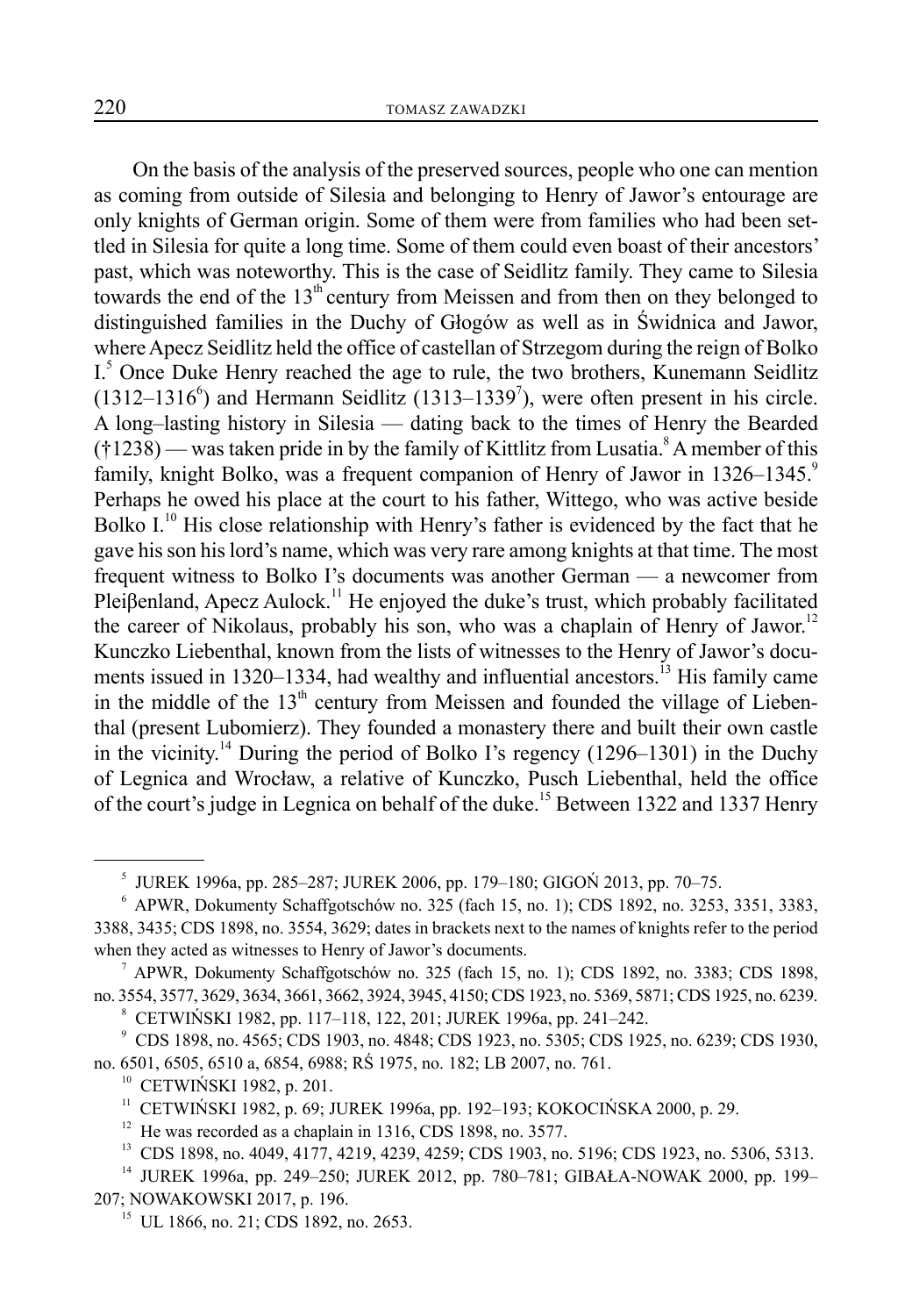Waldau was often seen in the Duke of Jawor's retinue,<sup>16</sup> while Henczel and Bernard — who were probably his sons — were also of great importance.<sup>17</sup> The ancestor of the three men mentioned above was presumably a castellan of Niemcza, Friczko Waldau, who had come from Meissen and was influential in Silesia.<sup>18</sup> The family of Reussendorf probably had German roots as well — one of the closest advisors of Henry of Jawor in 1327–1346 was Siegfried<sup>19</sup> and his brother Nikolaus (1338– 1345).<sup>20</sup> Although they came from the class of burgesses — their father, Henry, was a burgher of Lwówek, who was favoured by Bolko  $I^{21}$  — the family of Reussendorf was promoted to knighthood thanks to his sons. Gebhard Querfurt (1318–1321), on the other hand, owed his close relations with the ruler and the important role at his court to the family ties with Henry of Jawor. $^{22}$ 

Germans originating from the families with a well-established position in Silesia, belonging to the local power or financial elites, were nevertheless a small group in Henry's circle. The majority of newcomers who linked their fate to him can be referred to as the so–called "new people". The name is applied to individuals whose ancestors had already lived in Silesia, but had not managed to make a greater career, measured i.e. by the offices held, more than average amount of wealth, or frequent presence in the entourage of one of the local Piasts. A small family and financial subsidiaries in Silesia characterised the knights originating from Meissen: Kiczold Hoberg (1312– 1334),<sup>23</sup> Wittego Sack (1319–1346),<sup>24</sup> Hermann Buch (1320–1331)<sup>25</sup> and his nephew Ticzko Buch (1340–1345)<sup>26</sup> as well as Henry Reideburg (1321–1342).<sup>27</sup> Henry Ziegenberg, recorded as present in the duke's circle between 1337 and 1344, whose roots may have been in Thuringia or Hesse, had an ancestor who did not distinguish himself

<sup>19</sup> CDS 1903, no. 4698, 4701; CDS 1923, no. 5305, 5826, 6020; CDS 1925, no. 6166; CDS 1930, no. 6422, 6429, 6501, 6510 a, 6588, 6613, 6854, 6948, 6949, 6964; RŚ 1975, no. 181, 182, 243, 264, 412, 438; LB 2007, no. 761; ZAWADZKI 2017b, pp. 125–127.

<sup>20</sup> CDS 1925, no. 6166; CDS 1930, no. 6422, 6510 a, 6948; RS 1975, no. 182; LB 2007, no. 761; ZAWADZKI 2017b, p. 127*.*

<sup>21</sup> ZAWADZKI 2017b, p. 125.<br><sup>22</sup> CDS 1898, no. 3773, 3774, 3

22 CDS 1898, no. 3773, 3774, 3906, 3945, 3948, 4009, 4049, 4057, 4080, 4148; JUREK 1996a, p. 270.

<sup>23</sup> CDS 1892, no. 3253, 3388, 3397; CDS 1898, no. 3577, 3634, 3662, 3700, 3773, 3774, 4177, 4219, 4239, 4568; CDS 1903, no. 4869, 4998, 5195; CDS 1923, no. 5305; NAP, no. 483; JUREK 1996a, p. 236.

<sup>24</sup> CDS 1898, no. 3906, 3917, 4057, 4150, 4219, 4469; CDS 1930, no. 6613, 6620; RS 1975, no. 412; RZ 1937, no. 110; LS 1936, no. 1, 2; CETWIŃSKI 1982, pp. 173–174; JUREK 1996a, pp. 278–279.

<sup>25</sup> CDS 1898, no. 4057, 4119, 4202, CDS 1903, no. 4974, 4985, 5010; CETWIŃSKI 1982, pp. 118– 119; JUREK 1996a, pp. 209–210.

<sup>26</sup> CDS 1930, no. 6422, 6620, 6949, 6964, 6988; RS 1975, no. 181, 243, 322.

<sup>27</sup> CDS 1898, no. 4119; CDS 1923, no. 5871; CDS 1925, no. 6239; CDS 1930, no. 6648, 6854, 6964; JUREK 1996a, p. 274–278.

<sup>16</sup> APWR, Rep. 133, ZG 5/32 syg. 109 (no. 2); CDS 1898, no. 4219, 4267; CDS 1903, no. 4869, 4974, 5195, 5196; CDS 1923, no. 5306, 5313, 5369, 5826, 6020.

<sup>&</sup>lt;sup>17</sup> On the offices held by them see below.<br><sup>18</sup> HIREK 1996a pp. 301-302: HIREK 2

<sup>18</sup> JUREK 1996a, pp. 301–302; JUREK 2006, p. 177.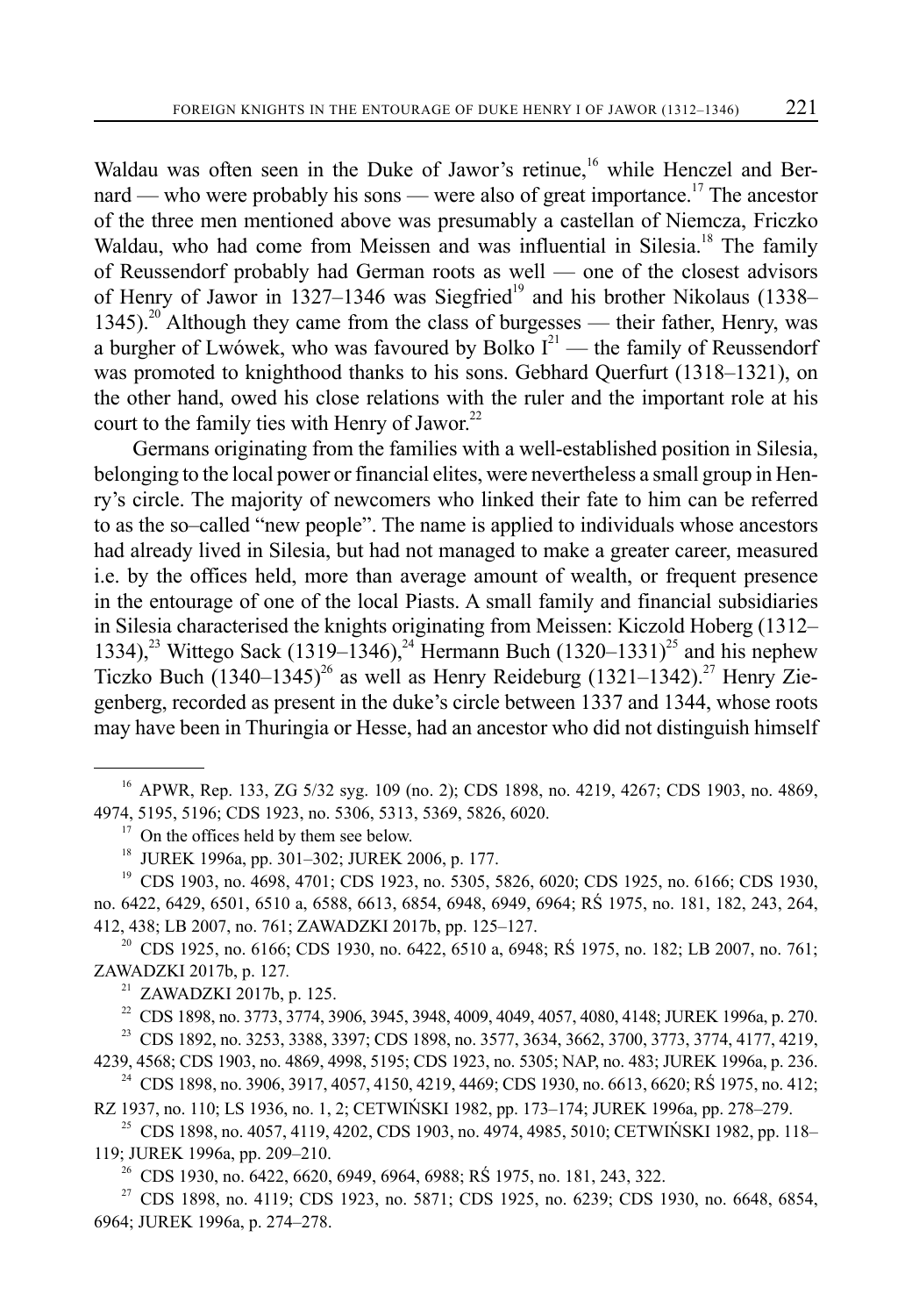from others in Silesia through any special activities.<sup>28</sup> The father, otherwise unknown by name, of Albert of Bavaria, who often stayed at several Silesian courts, including the one of Jawor in 1313–1329, also lived in Silesia.29 His nickname most likely indicates a German background. Presumably Bernard Trache (1316–1333) could also be linked to a German of perhaps Saxon origin. $30$ 

The new people  $-$  in the broadest sense of the word  $-$  were Germans who arrived in Silesia during the lifetime of Henry of Jawor. Those who should be mentioned in the first place are the knights of Pleiβenland: brothers Zedlitz-Siegfried  $(1312-1319)^{31}$ , Kunemann  $(1313-1346)^{32}$  Bernard  $(1319-1340)^{33}$  and Kreczing  $(1339-1345)$ ,<sup>34</sup> as well as Witold Gerstenberg  $(1316-1321)$ <sup>35</sup> and Henry Frohburg  $(1326-1342).$ <sup>36</sup> A few knights also came from Lusatia. These were Magnus Boranewitz  $(1313-1326)$ ,<sup>37</sup> Christian Gersdorf  $(1319-1327)$ <sup>38</sup> and Bernard Kottwitz  $(1320-1327)$ .<sup>39</sup> From Meissen to Jawor came Lupold  $(1316-1345)^{40}$  and Peczko

<sup>29</sup> APWR, Dokumenty Schaffgotschów no. 667 (fach 38, no. 1); Rep. 133, ZG 5/32 syg. 109 (no. 2); CDS 1898, no. 3700, 4049, 4239, 4267, 4565; CDS 1903, no. 4698, 4700, 4701, 4848; JUREK 1996a, p. 197.

<sup>30</sup> CDS 1898, no. 3554, 3577, 3594, 3629, 3634, 3773, 3774, 4177; CDS 1903, no. 5010, 5195; JUREK 1996a, p. 329.

 $31$  NAP, no. 483; APWR, Dokumenty Schaffgotschów no. 667 (fach 38, no. 1), no. 325 (fach 15, no. 1); CDS 1892, no. 3253, 3351, 3388; CDS 1898, no. 3554, 3661, 3662, 3753, 3924; JUREK 1996a, pp. 308–309; ZAWADZKI 2017a, pp. 55–59.

 $32$  NAP, no. 483; APWR, Dokumenty Schaffgotschów no. 667 (fach 38, no. 1), no. 325 (fach 15, no. 1); CDS 1892, no. 3388; CDS 1898, no. 3554, 3661, 3662, 3753, 3945, 4057, 4565; CDS 1903, no. 4698, 4700, 4701, 4710, 4776, 4869, 4974; CDS 1923, no. 5306, 5369, 5871; CDS 1925, no. 6266; CDS 1930, no. 6501, 6505, 6588, 6854, 6949, 6964, 6988; RŚ 1975, no. 181, 243, 264, 265, 322, 412; LS 1936, no. 1, 2.

33 APWR, Rep. 133, ZG 5/32 syg. 109 (no. 2); CDS 1898, no. 3906, 3924, 4009; CDS 1903, no. 4848, 4869, 4985, 4998, 5195; CDS 1923, no. 5369; CDS 1925, no. 6266; CDS 1930, no. 6501.

34 CDS 1925, no. 6266; CDS 1930, no. 6948, 6949; RŚ 1975, no. 181, 264, 265; RZ 1937, no. 110; SRS 1732, p. 96.

<sup>35</sup> NAP, no. 483; CDS 1898, no. 3594, 3634, 3662, 3753 3917, 4177; JUREK 1996a, pp. 227–228.<br><sup>36</sup> CDS 1898, no. 4565; CDS 1903, no. 4698, 4700, 4701, 4848, 4998, 5196; CDS 1923, no. 5305.

36 CDS 1898, no. 4565; CDS 1903, no. 4698, 4700, 4701, 4848, 4998, 5196; CDS 1923, no. 5305, 5306, 5369, 5871, 6020; CDS 1925, no. 6085, 6166, 6239; CDS 1930, no. 6429, 6588, 6613, 6620, 6854; JUREK 1996, pp. 221–222.

37 CDS 1892, no. 3351; CDS 1898, no. 3554, 3594, 3662, 3753, 3773, 3774, 3906, 3924, 4009, 4049, 4267, 4568; JUREK 1996a, p. 206.

38 CDS 1898, no. 3948, 3953, 4009, 4030, 4080, 4352, 4469; CDS 1903, no. 4685, 4698, 4700, 4701; JUREK 1996a, p. 227.

39 CDS 1898, no. 4030, 4080, 4148, 4239, 4352; CDS 1903, no. 4685; JUREK 1996, pp. 245–246.

40 NAP, no. 483; CDS 1898, no. 3594, 3634, 3661, 3753, 3906, 3917, 4177; CDS 1923, no. 5826; CDS 1925, no. 6085, 6239, 6266; CDS 1930, no. 6501, 6505, 6588, 6620, 6948; RŚ 1975, no. 181, 182, 243, 264, 322; LS 1936, no. 1, 2; JUREK 1996a, p. 300.

<sup>&</sup>lt;sup>28</sup> CDS 1923, no. 6020; CDS 1930, no. 6510 a, 6948, 6949; RS 1975, no. 182; JUREK 1996a, pp. 311–312.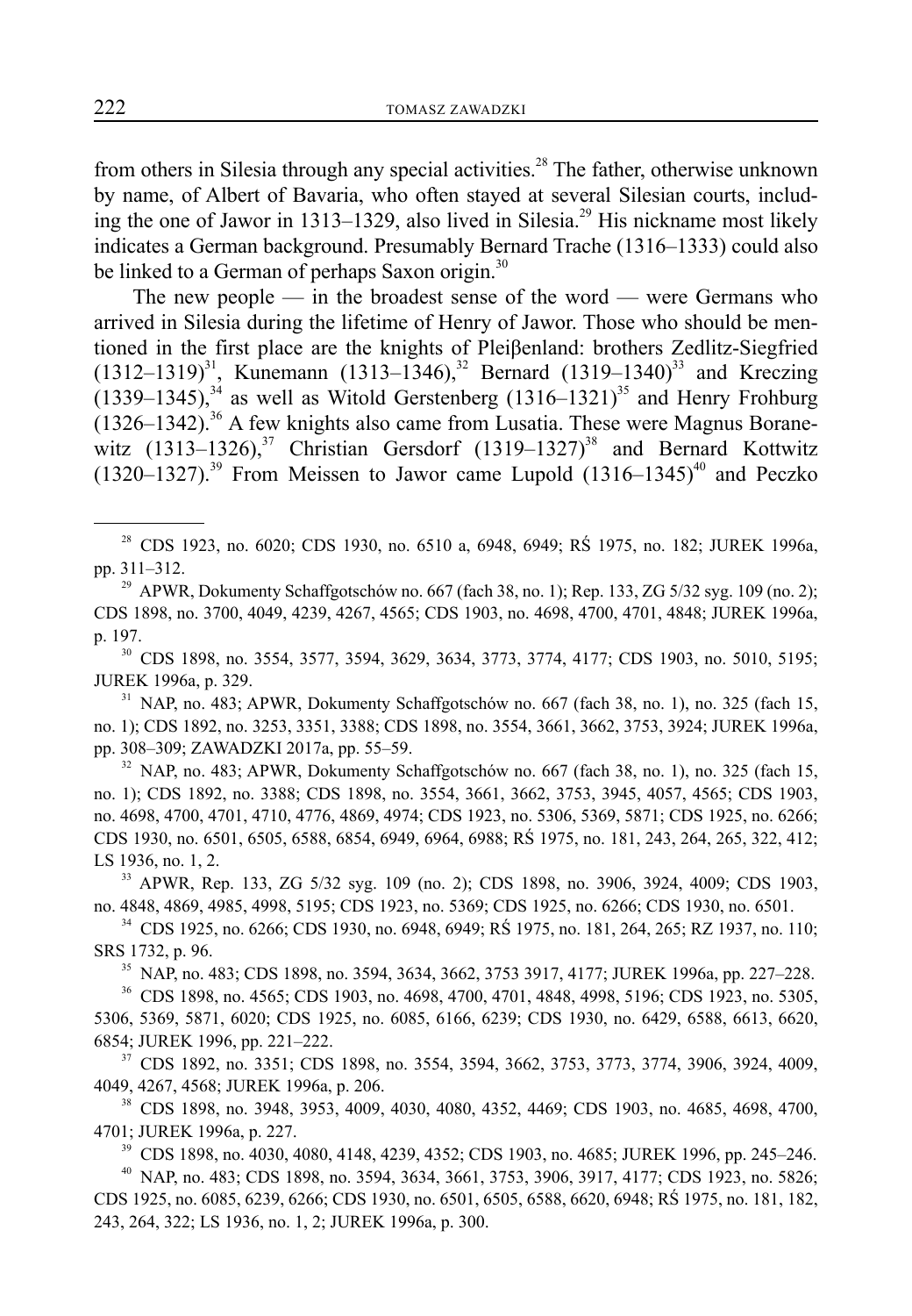$(1326-1345)$ ,<sup>41</sup> the first knights from the Üchteritz family who are noticeable in the sources in Silesia. Peczold  $(1312-1330)^{42}$  and Gunter  $(1322-1339)^{43}$  from the family of Runge may have come from Brandenburg. The German nickname, Raspe, which was given to knight Henry, who actively served the Duke of Jawor in  $1313-1326$ , indicates that he was also a newcomer from the West.<sup>44</sup>

The Germans were easily finding access to Henry's favours. There were no objections to give them offices and important functions.45 The Zedlitzs grew up to be a superb knightly family in the Duchy of Jawor during the reign of Henry. The leading dignitary at the court, Kunemann Zedlitz, was one of the most regular companions of the duke, attested in 1326 as a marshal.<sup>46</sup> He may have been a burgrave at the Castle of Wleń already during Henry's lifetime.<sup>47</sup> Kunemann's brother, Kreczing, may have held the office of burgrave in Świerzawa.<sup>48</sup> From 1321 the local hereditary prefects (*wójtowie*) appointed by the duke were their two brothers, Bernard, listed in the company of Henry of Jawor on numerous occasions, and Ticzko.<sup>49</sup> The office of the court's judge in Lwówek was held by Siegfried Reussendorf, $50$ while in Bolesławiec — by Peczko Landeskrone.<sup>51</sup> On the other hand, Henczel Waldau became burgrave of Bolesławiec.<sup>52</sup> After Henry annexed Lusatian Zittau and incorporated it into his district, the local office of prefect (*wójt*) was taken over there by Peczko Üchteritz who was associated with this court.<sup>53</sup> Bernard Waldau

42 CDS 1892, no. 3253; CDS 1898, no. 3661, 3917, 4150; CDS 1903, no. 4974, 4985; JUREK 1996a, pp. 325–326.

43 CDS 1898, no. 4196, 4239; CDS 1903, no. 5196; CDS 1923, no. 5306, 5369; CDS 1925, no. 6266.

44 CDS 1892, no. 3351; CDS 1898, no. 3577, 3634, 4177, 4568; this cognomen was used by a family of burghers and knights from Erfurt, JUREK 1996a, p. 325.

 $45$  A list of the officials of the dukes of Świdnica and Jawor (which may, however, be incomplete) is presented by GRANICZNY 2000, pp. 189–203.

46 CDS 1898, no. 4565.

 $47$  Kunemann, as the burgrave of Wleń, was recorded in the sources only once, in 1349, three years after the death of Henry of Jawor, RŚ 1983, no. 63.

<sup>48</sup> Kreczing's ownership of the castle in Świerzawa is proven by documents issued in 1370, which informed us about the division of this fief with a half belonging to his two sons, of which at least a quarter belonged to their father in accordance to the sources, LB 2004, no. 453, 454.

49 CDS 1898, no. 4177.

<sup>50</sup> According to the sources 1341–1346: CDS 1930, no. 6667; RS 1975, no. 438; IRGANG 1996a, p. 332; it is possible, however, that Siegfried was the court's judge in Lwówek already in the mid-1330s, ZAWADZKI 2017b, p. 126.

<sup>41</sup> CDS 1898, no. 4568; CDS 1923, no. 6020; CDS 1925, no. 6085; CDS 1930, no. 6588; RŚ 1975, no. 243, 264; LS 1936, no. 1, 2.

<sup>&</sup>lt;sup>51</sup> Attested in his office in 1345 and 1346: LS 1936, no. 1, 2; RS 1975, no. 438.

 $52$  Recorded as the burgrave of Bolesławiec in 1341, CDS 1930, no. 6714.

<sup>53</sup> RZ 1937, no. 135.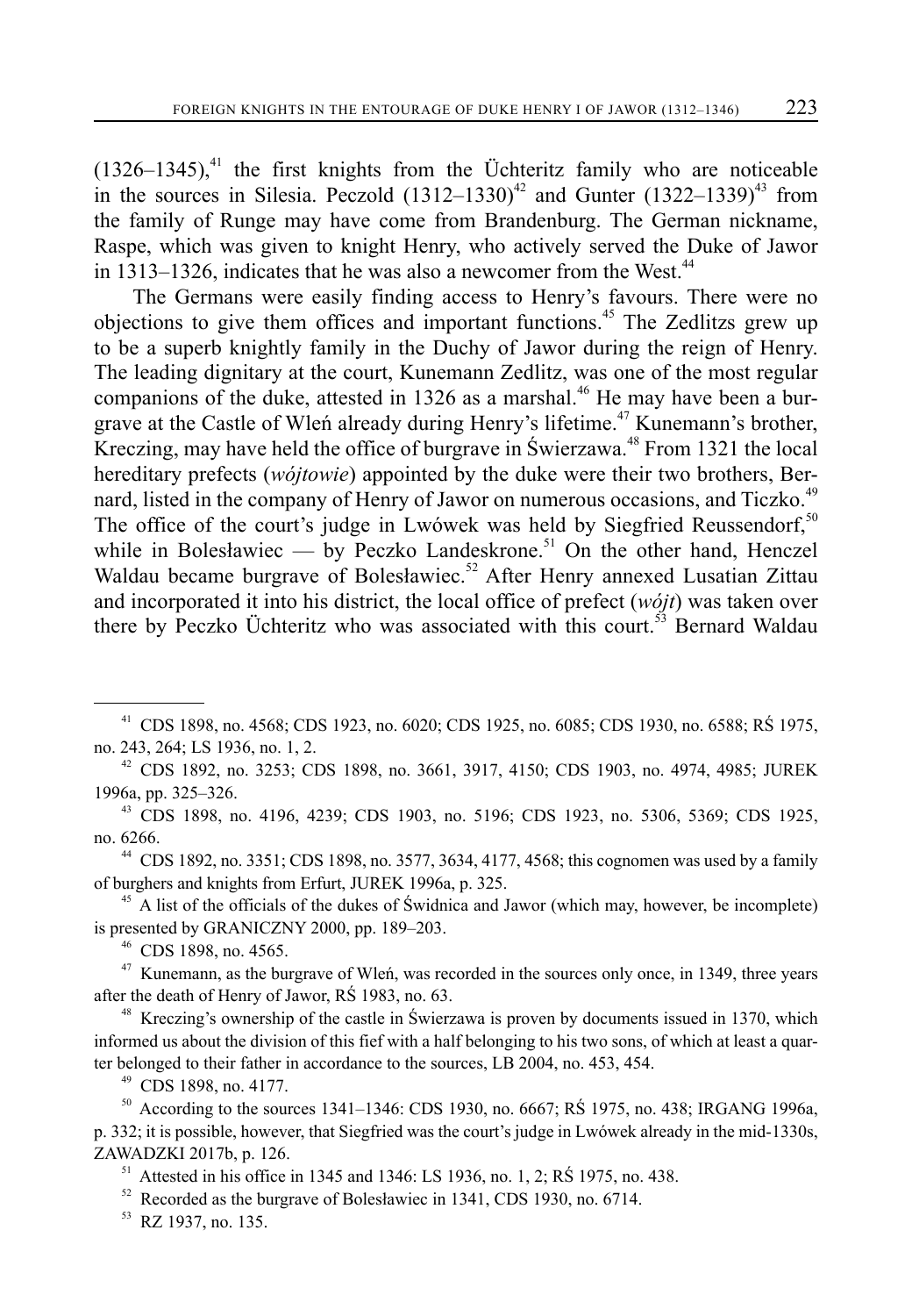was in charge of the duke's chancellery as a proto-notary.<sup>54</sup> One of the chaplains taking care of Henry of Jawor's conscience was Nikolaus Aulock who was also of German origin.<sup>55</sup>

The native knight families played a smaller role in the duke's entourage. Amongst people whose Silesian origin can be suspected, one can name a marshal, Peter of Borow,<sup>56</sup> and Henry of Wiesen (Prato), a chamberlain and the court's judge.<sup>57</sup> Perhaps Peter, the duke's proto-notary and chaplain, who claimed to be from Ottendorf, was also of a local background,<sup>58</sup> while a falconer, Bogdan, was Silesian.<sup>59</sup> A burgrave of Jelenia Góra was Konrad Czirn.<sup>60</sup> The local knights accompanied Henry of Jawor much less regularly than the German ones. Henry of Ditmarsdorf, Apecz of Rackwitz and Maciej of Mesenau can be included amongst frequent witnesses to the documents the duke issued.<sup>61</sup>

Thus German knights in Henry of Jawor's circle originated mostly from Lusatia, Meissen and Pleiβenland. These were German lands, situated closest to Silesia, from which a majority of foreign knights reinforcing the Piasts' courts came in the Middle Ages.<sup>62</sup> Only a handful of knights had their roots in more distant regions of Hesse or Thuringia as well as Brandenburg. The longest way to Silesia was, however, travelled by the Bavarians whose appearance in the Duchy of Jawor should be perhaps linked to contacts between the local dukes and the Wittelsbachs, who ruled Bavaria.<sup>63</sup> The ancestral homes of some German knights were located at a short distance from

 $57$  Referred to as Schreiber who acted in 1331 as the chamberlain, CDS 1903, no. 5010, and in 1341 as the court's judge, CDS 1930, no. 6620; village of Wiesen, from which he came, is most likely Łąka near Bolesławiec situated in the Duchy of Jawor.

<sup>58</sup> In 1316 mentioned as the chaplain, CDS 1898, no. 3577, and in 1317–1327 as the proto-notary: CDS 1898, no. 3700; CDS 1903, no. 4701; Ottendorf is most likely Radoniów. 59 Known from the document issued in 1316, CDS 1898, no. 3629.

60 The castle of Jelenia Góra was in his hands until 1345. APJ, Repertorium, no. 7; SIKORSKI 2013, pp. 114–115.

 $61$  Henry's nest was today's Brodziszów near Zabkowice. He served Henry of Jawor in 1312–1341: CDS 1892, no. 3253; CDS 1898, no. 3594, 3700, 3753, 3917, 4057, 4148, 4267, 4568; CDS 1903, no. 4698, 4700, 4701; CDS 1923, no. 5826; CDS 1930, no. 6613; RZ 1937, no. 110; Rackwitz is Rakowice near Lwówek. Apecz who is mentioned in these sources was active by the duke's side from 1318 until 1346: CDS 1898, no. 3773, 4009, 4565; CDS 1903, no. 5010, 5195, 5196; CDS 1923, no. 5306; CDS 1930, no. 6505, 6613; RŚ 1975, no. 412; Maciej was a witness to documents issued by the duke between 1312 and 1317: CDS 1892, no. 3253, 3351, 3388; CDS 1898, no. 3629, 3662; Mesenau is perhaps Meszno (Mösen) near Otmuchów, as was suspected by the editors of CDS 1898, no. 3629.

 $62$  CETWIŃSKI 1980, pp. 24–25; JUREK 1996a, pp. 28–35.

<sup>54</sup> In 1342–1346: CDS 1930, no. 6948, 6949, 6988; RŚ 1975, no. 181, 243, 264, 412, 438; LB 2007, no. 761; LS 1936, no. 1, 2.

<sup>&</sup>lt;sup>55</sup> Parish priest in Nowy Kościół and a canon of the Wrocław Collegiate Church of the Holy Cross: CDS 1898, no. 3577; KUCHENDORF 1937, p. 140.

<sup>56</sup> Borów by Jawor; Peter was recorded as a marshal in 1346, RŚ 1975, no. 438.

<sup>63</sup> JASIŃSKI 1968, pp. 95–109; JASIŃSKI 1970, pp. 103–114.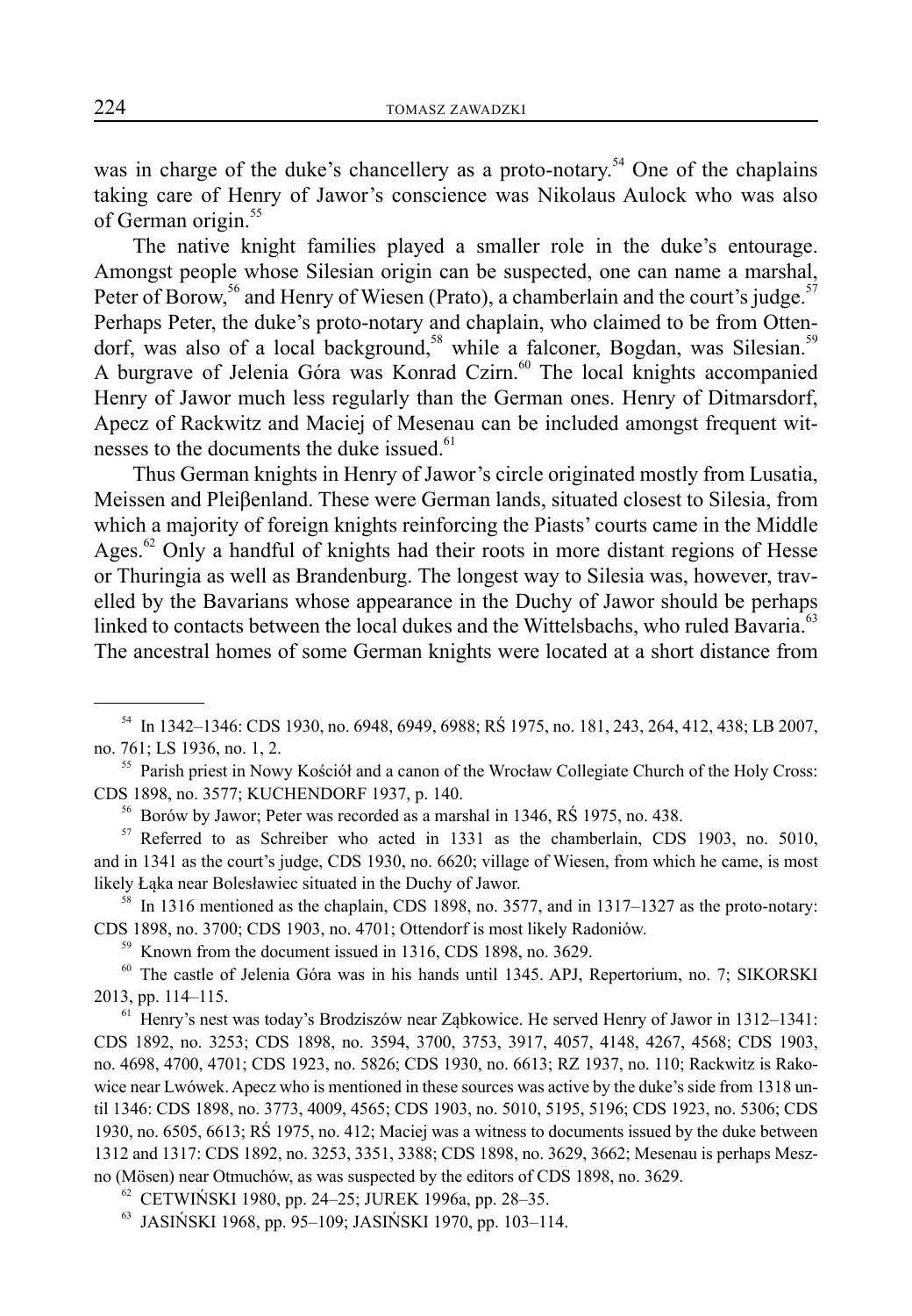each other. The neighbours' proximity linked i.e. the Zedlitzs, Frohburgs, Gerstenbergs and Aulocks from Pleiβenland. The fact worth emphasising is that the Profens, one of the first families of knights attested in the sources in Jawor, had probably come from Pleiβenland to Silesia earlier, already in the middle of the  $13<sup>th</sup>$  century.<sup>64</sup> The fantastic career of representatives of this family at the court of Bolko I may have been an inspiration for the knights travelling from their home territories — dreaming of a similar promotion — to Silesia.<sup>65</sup> Silesia may have been known to them from the stories of other German knights, including their relatives, who had a chance to visit it early. The Zedlitzs who were close to the Duke of Jawor can serve as an example. The knights from the family of Flösberg, who were related to them, had earlier served Henry's grandfather, Bolesław the Horned.<sup>66</sup> The Zedlitzs may have therefore been instrumental in bringing their neighbours, the Gerstenbergs and then Frohburgs, to the court in Jawor. $67$  Some of the knights had a chance to visit Jawor before associating themselves with Henry. Gebhard Querfurt and Magnus Boranewitz in 1302, and Christian Gersdorf in 1307 accompanied the Brandenburg margrave, Hermann, during his visit to the Duchy of Świdnica and Jawor where he was looking after the underage sons of the deceased Bolko I.<sup>68</sup>

Ethnic relations at Henry's entourage reflected the situation in the duchy which he ruled. The district of Jawor, the westernmost area of Silesia, was quickly Germanised due to its geographical location. A great role in this regard was played by the neighbourhood of Lusatia, the part of which with i.e. Zgorzelec (Görlitz) was in fact under Henry's reign in 1319, when he joined the fight for the inheritance from Waldemar, Margrave of Brandenburg, to whom he was related.<sup>69</sup> Since then, a special importance was gained at the Jawor court by Bernard Kottwitz and Christian Gersdorf in particular — a very influential knight in Lusatia who had previously held, on behalf of the Ascanians, the office of land prefect of Zgorzelec and then of Budziszyn (Bautzen).<sup>70</sup> The knights of Lusatia were eager to get associated with the court of Jawor. Their mobility in the search for a lord may have stemmed from a lack of their own ruler and his court who would reside locally. One can find such examples since the times of John of Görlitz.<sup>71</sup> The knights may have been attracted to the splendour of court life which they could not experience at home. The chang-

<sup>64</sup> CETWIŃSKI 2001a, p. 171.

<sup>65</sup> Ivan Profen was a marshal and the court's judge while his brother, Walwan, a marshal at the court of Bolko I, and then earlier — of Duke of Wrocław, Henry V the Fat, CETWIŃSKI 1982, pp. 123, 196–197.

<sup>66</sup> JUREK 1996b, pp. 126–127.

 $67$  The Gerstenbergs had known the Zedlitzs before the latter arrived in Silesia, JUREK 1996a, p. 227.

<sup>68</sup> CDS 1892, no. 2717, 2719, 2960, 2961.

<sup>69</sup> PIERADZKA 1947, pp. 153–154; CZACHAROWSKI 1968; RYMAR 1979, pp. 473–496.

 $70$  CDLS 1856, no. 106, 123, 150, 157; KNOTHE 1870, no. 15, 17.

 $71$  BOBKOVA, VELIČKA 2016, pp. 114–123.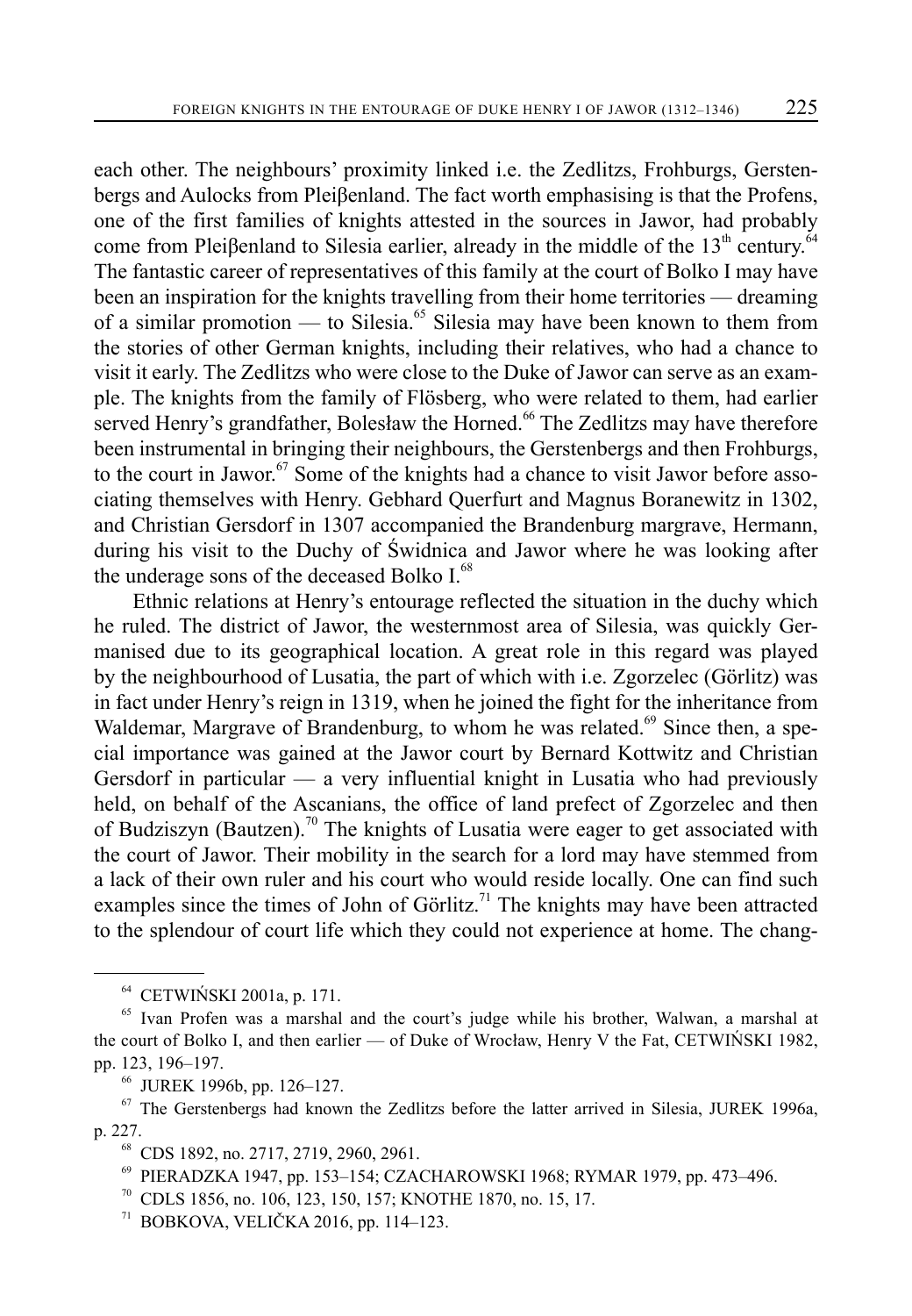ing border was — as illustrated by Marek Cetwiński — more of a gate than a dam for the migrating knights.<sup>72</sup> The Domination of the Duchy of Jawor by the Germans was also a result by the specificity of the territory — colonised relatively late in which the number of indigenous knights was relatively small. The factor delaying the settlement development was the distance from the traditional seats of ducal administration, the most important trade routes, and also the difficult conditions characteristic of a severe submontane climate and considerable afforestation.<sup>13</sup> References to the knights in the vicinity of Jawor appear late in the sources, only in the mid-13<sup>th</sup> century. Symptomatic is the fact that one of the first families who lived there — the Profens — arrived most likely from Germany. Simultaneously, German knights had already been settled by Bolesław the Horned at the western peripheries of the Duchy of Jawor, which was separated slightly later.<sup>74</sup>

The German newcomers actively participated in implementing the duke's policies due to their frequent presence by Henry's side and the fact that they held important functions. Their participation in the most important events during his reign can be traced in the sources. They constituted a majority of the retinue with whom he left in 1319 for Lusatia in order to fight for the inheritance from the Ascanians of Brandenburg. Then in 1322 the duke's deputies were sent to the city council of Zgorzelec with summons to pay him the tribute.<sup>75</sup> The Germans also played a leading role in 1320 in concluding the alliance in Frankfurt (Oder) with the Duke of Wolgast, Wartislaw IV.<sup>76</sup> They were also present in Henry of Jawor's retinue during his visit to Świdnica in 1345, during which he concluded a succession pact with Bolko II the Small.<sup>77</sup> Serving at the duke's court also increased the knights' chances to increase their wealth. However, in  $14<sup>th</sup>$ -century Silesia the path to build afflu-

 $76$  They were a majority of witnesses to the document in which the conditions of the alliance were written down. Among them were individuals close to Henry of Jawor: Kunemann Zedlitz, Hermann Buch, Wittego Sack and Gebhard Querfurt. Gebhard, together with Albrecht Hackeborn, who was also related to Henry of Jawor, was assigned by the duke to a specially appointed commission which was to take care of complying with the terms of the treaty, CDS 1898, no. 4057; on the circumstances of concluding the agreement see: JASIŃSKI 1976, p. 457; RYMAR 1979, p. 484.

 $\frac{77}{7}$  Those present by the duke's side in Świdnica were Kunemann Zedlitz, his brother Kreczing as well as Lupold Üchteritz and Ticzko Buch, SRS 1732, p. 96.

 $72$  CETWIŃSKI 2001b, p. 157.

<sup>73</sup> JUREK 1996a, p. 105; GRANICZNY 2000, p. 199; CETWIŃSKI 2001b, p. 161; M. Cetwiński links the development of settlement in the Duchy of Jawor to the mapping out of the sub-Sudetes trail in the second half of the  $13<sup>th</sup>$  century: CETWIŃSKI 2001c, pp. 150–154; ADAMSKA 2016, pp. 38–73; RUCHNIEWICZ, WISZEWSKI 2015, p. 38.

<sup>74</sup> JUREK 2012, pp. 767–786.

<sup>&</sup>lt;sup>75</sup> Mainly the Germans (among those included by me as being part of the duke's circle: Gebhard Querfurt, Kunemann Zedlitz, and Hermann Seidlitz) can be found among the witnesses of the document in which Henry of Jawor — after Zgorzelec had been seized — promised to maintain the previous laws of that city, CDS 1898, no. 3945; the deputations to Zgorzelec consisted of i.e. Gebhard Querfurt: CDS 1898, no. 4231; KNOTHE 1868, pp. 465–469.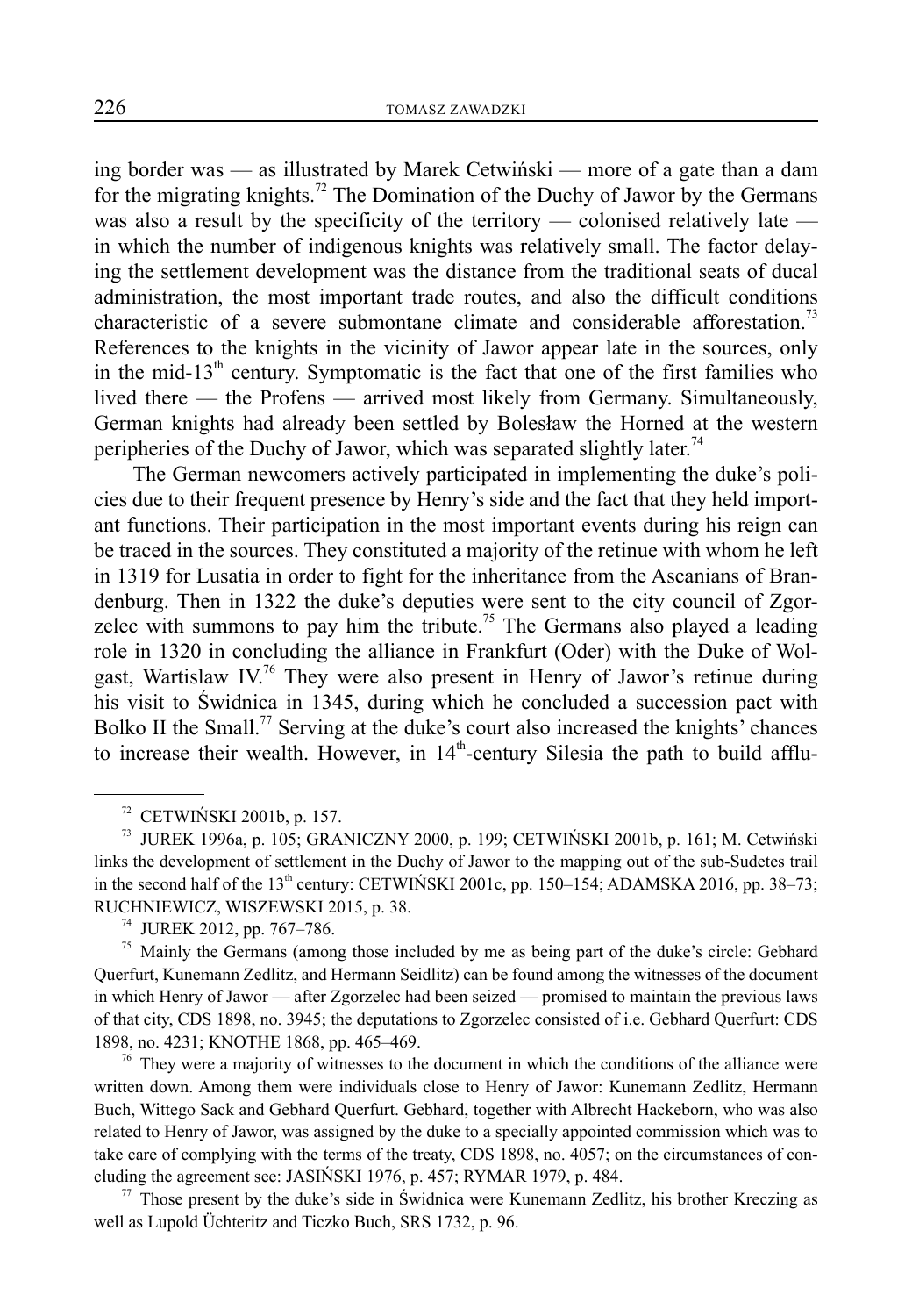ence thanks to connections to the dukes was already limited. The advanced district division and miniaturisation of the duchies led to the weakening of their positions, resulting in the limitations of the possibility of rewarding their servants.<sup>78</sup> The German knights — who were the closest to Henry of Jawor — were, however, a group standing out in terms of wealth. People who can be regarded as rich as that time were the owners of towns and castles. Private towns were still relatively rare at that time.<sup>79</sup> During Henry's reign Nowogrodziec on the bank of the Kwisa was owned by the family of Landescrone.<sup>80</sup> Henry Frohburg together with Siegfried and Nikolaus Reussendorf became bond owners of Jelenia Góra in 1342.<sup>81</sup> The list of those owning castles in the Duchy of Jawor is not too long in the sources. Fortresses held by the knights in the area became more common only in the second half of the  $14<sup>th</sup>$ century.<sup>82</sup> They not only gave safety assurances but also fulfilled prestigious functions and demonstrated a high status of the knights living in them.<sup>83</sup> As was mentioned above, amongst the Germans during Henry's reign the burgrave of the castle in Bolesławiec was Henczel Waldau, while the Zedlitzs may have been the burgraves in Wleń (Kunemann) and Świerzawa (Kreczing). Their own castle in the vicinity of Lubomierz was also owned by the Liebenthals. The fact that the knights employed their own officials should be regarded as the evidence of their wealth.<sup>84</sup> Two such examples are known from the Duchy of Jawor in the discussed period. Henry Waldau and Albert of Bavaria had their own scribes in their service.<sup>85</sup> In the light of the abovementioned examples, it can be said that not only did the German knights gathered around Duke Henry constitute the core of the elite in power, but also that the financial elite in the Duchy of Jawor was recruited from amongst them.

The presence of numerous Germans had an impact on many areas of life. It resulted in the adoption of the German language, which started to be quickly used in the chancellery of Henry of Jawor. In this regard, it was the most advanced in Sile-

<sup>81</sup> CDS 1930, no. 6988; It should be also mentioned that in annexed by Henry of Jawor part of Lusatia, Żary and Przewóz belonged to the German family of Pack, however, they were not so visibly active at Henry's court, JAWORSKI 1993, pp. 33–34.

82 ADAMSKA–HEŚ 2001, pp. 213–233.

83 GAWLAS 2017, pp. 17–45.

<sup>84</sup> On the ownership of a castle, towns, and feudal clients as criteria which distinguished the highest rank of knights, JUREK 2004a, pp. 415–416.

<sup>85</sup> Hermann was the writer of Albert of Bavaria in 1314 and 1315: CDS 1892, no. 3399, 3484; in 1315, Henry was mentioned as the former writer of Henry Waldau: CDS 1892, no. 3521; ŻERELIK 1994, p. 170.

<sup>&</sup>lt;sup>78</sup> JUREK 2004a, p. 407<br><sup>79</sup> GOLIŃSKI 2016, p. 5

GOLIŃSKI 2016, p. 54ff.

<sup>&</sup>lt;sup>80</sup> Peter Landescrone (perhaps identical with the abovementioned judge at the court in Bolesławiec) presented himself as the lord of Nowogrodziec in 1318, CDS 1898, no. 3839, while his son, Nikolaus, in 1344, RŚ 1975, no. 177.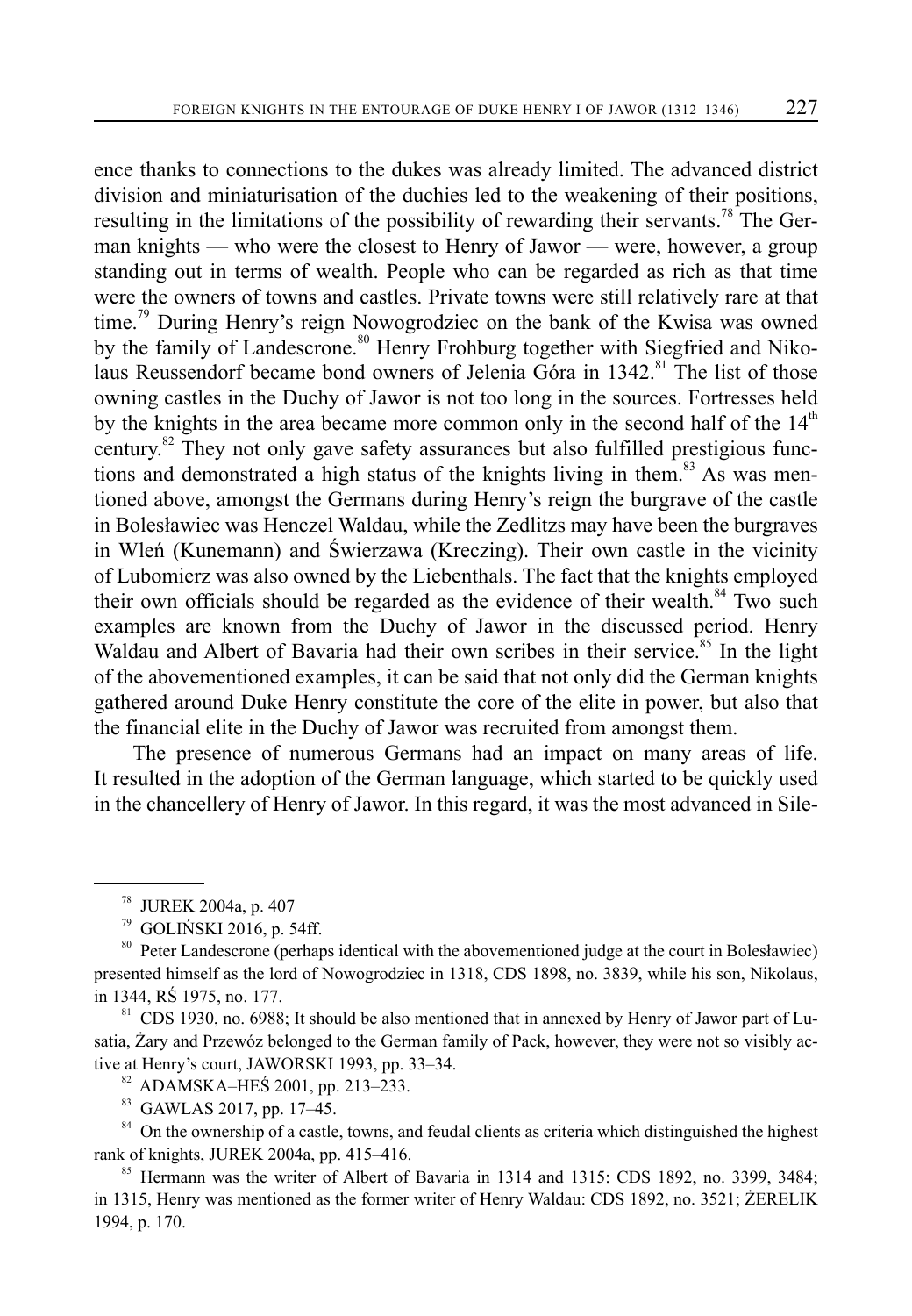sia at that time.<sup>86</sup> The man believed to have contributed considerably to its dissemination (though in the service of Henry's successor, Bolko II the Small) was Peter Zedlitz, probably the son of Kunemann, the marshal of Henry of Jawor.<sup>87</sup> The influx of the Germans also affected the local chivalric customs and courtly culture. This influence is clear already during the reign Bolesław the Horned. In 1243 the duke organised the first knights' tournament in Silesia confirmed by the sources. It was a popular entertainment in the West and may have been imported to Silesia together with the German knights, with whom Bolesław liked to surround himself. The event took place in Lwówek, thus in the territory which was slightly later separated as the Duchy of Jawor.<sup>88</sup> Together with the influx of foreign knights came Western currents associated with culture and art. The Germans living here were familiar with belles-lettres already in the mid-13th century. Transplanting the European culture to Silesia by them is suggested by the names of knights — taken from the Arthurian romances — who served Bolko I, like i.e. the Profens' brothers, Ivan and Walwan.<sup>89</sup> Evidence of the knights of Jawor keeping up with the Western fashion is also provided by sphragistic sources. The Reussendorfs had their coat of arms decorated with a jewel featuring an image of a black man's head. According to heraldic specialists, they could refer in this way to the French poem, by the knight Huon of Bordeaux, on a chess duel that took place in Grenada. $90$  The most important example of the transmission of Western culture to the Duchy of Jawor in the analysed period is the famous wall paintings from the residential tower in Siedlęcin, near Jelenia Góra, which illustrate scenes from the legend of Lancelot du Lac.<sup>91</sup>

The reign of Henry of Jawor coincided with a period of important events in the history of Silesia. It was a time of increasing fragmentation of the region into more and more duchies as well as of acceptance — by the Piasts ruling in the duchies — of the supremacy of the Luxembourg dynasty ruling the Kingdom of Bohemia.<sup>92</sup> The reign of the Duke of Jawor was coinciding also with no less important phenomenon which to a large extent influenced the history of Silesia. It was, first and foremost, a process of ethnic transformations — what is very important in the upper layers of society, caused by the migrations of foreign knights a vast majority of whom were Germans. These transformations affected individual duchies in different degrees. When it comes to Henry's court, one can talk about a cer-

DABROWSKI 2013, pp. 370–421.

<sup>86</sup> JUREK 2004b, pp. 32–34.

<sup>&</sup>lt;sup>87</sup> Peter initiated the registrations of the ducal documents in land registries mainly in the German language: JUREK 2004b, pp. 32–33; LB 2004, pp. XVII–XXI; on Peter see ZAWADZKI 2017a, p. 69– 70.

<sup>88</sup> *Księga Henrykowska* 1991, p. 129; KUCZYŃSKI 1992, pp. 298–299; PIWOWARCZYK 1998, p. 14.

CETWIŃSKI 2001a, p. 173.

<sup>90</sup> WÓJCIK 2019, pp. 654–659; WIESIOŁOWSKI 1993, pp. 13–23.

<sup>&</sup>lt;sup>91</sup> WITKOWSKI 2001.<br><sup>92</sup> DARROWSKI 2013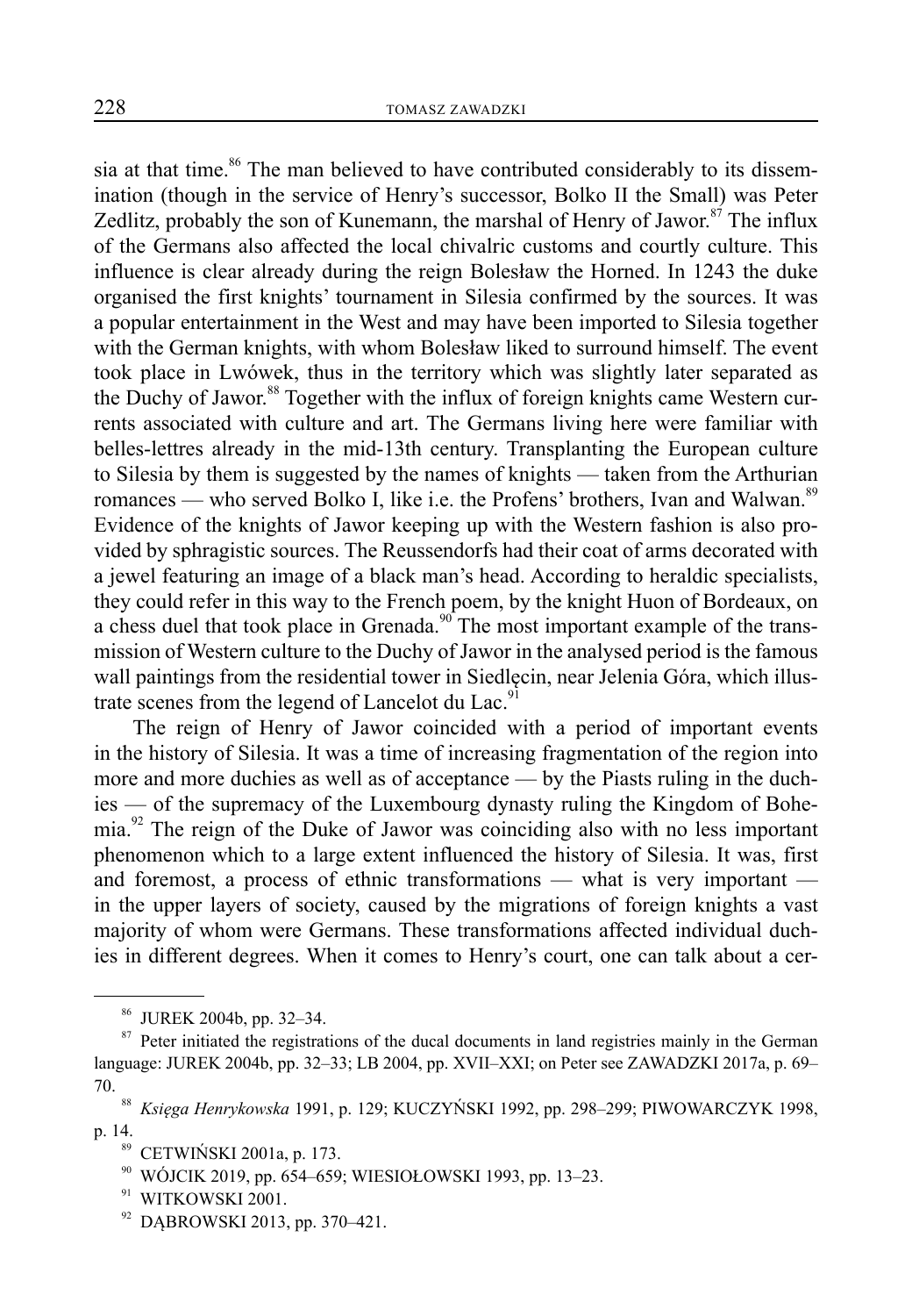tain continuity and tradition of the German knights' services, for they had played an important role already by the side of his predecessors. Bolesław the Horned, Henry of Jawor's grandfather, was commonly known to have surrounded himself with Germans, a choice which Polish chroniclers could not forgive him. The author of the Chronicle of Greater Poland accused him of elevating the Germans over the Poles, and generously allocating properties to the former.<sup>93</sup> In 1249 the presence of numerous knights from across the western border was recorded in Silesia for the first time by the side of the Duke of Legnica.<sup>94</sup> Foreign knights gained a dominant position during the reign of Bolko I the Strict. The Germans were almost exclusively among the people who accompanied Henry of Jawor's father.<sup>95</sup> Silesia was an attractive destination for wandering German knights who were seeking adventures, and hoped to make a career and improve their financial situation. This perspective was opened up to them in the numerous Silesian duchies, including the one ruled by Henry of Jawor, in whose circle the German knights played a leading role.

# SOURCES, STUDIES, MONOGRAPHS AND OTHER MATERIALS USED IN THE TEXT

#### ARCHIVAL MATERIALS

NAP [= Národní Archiv v Praze], ŘM [= Archiv Českého Velkopřevorství Maltského Řádu] APWR [= Archiwum Państwowe we Wrocławiu] APJ [= Archiwum Państwowe we Wrocławiu Oddział w Jeleniej Górze]

## PRINTED SOURCES AND LITERATURE

- ADAMSKA 2016 = Dagmara Adamska, *Siedlęcin, czyli "wieś Rudigera". Studia nad średniowiecznym osadnictwem wokół Jeleniej Góry*, in: *Wieża książęca w Siedlęcinie w świetle dotychczasowych badań. Podsumowanie na 700–lecie budowy obiektu*, ed. Przemysław Nocuń, Stowarzyszenie "Wieża Książęca w Siedlęcinie", Wydawnictwo i Pracownia Archeologiczna Profil–Archeo, Siedlęcin–Pękowice–Kraków 2016, pp. 38–73
- ADAMSKA–HEŚ 2001 = Dagmara Adamska–Heś, *Burgrabiowie księstwa świdnickojaworskiego w drugiej połowie XIV wieku*, "Śląski Kwartalnik Historyczny Sobótka", LVI, 2001, 2, pp. 213–224
- BOBKOVA, VELIČKA 2016 = Lenka Bobkova, Tomáš Velička, *Jan Zhořelecký. Třetí syn Karla IV*, Casablanca, Praha 2016
- CDLS 1856 = *Codex diplomaticus Lusatiae Superiorib. Sammlung der Urkunden für die Geschichte des Markgrafthums Ober–Lausitz*, vol. I, coll. ed. Gustaw Köhler, im Selbstverlage der Oberlausitzischen Gesellschaft der Wissenschaften, Görlitz 1856

<sup>93</sup> *Kronika Wielkopolska* 2010, p. 156; CETWIŃSKI 2008, p. 81.

<sup>94</sup> JUREK 1996b, pp. 107–127.

<sup>95</sup> JUREK 1996a, pp. 144–145.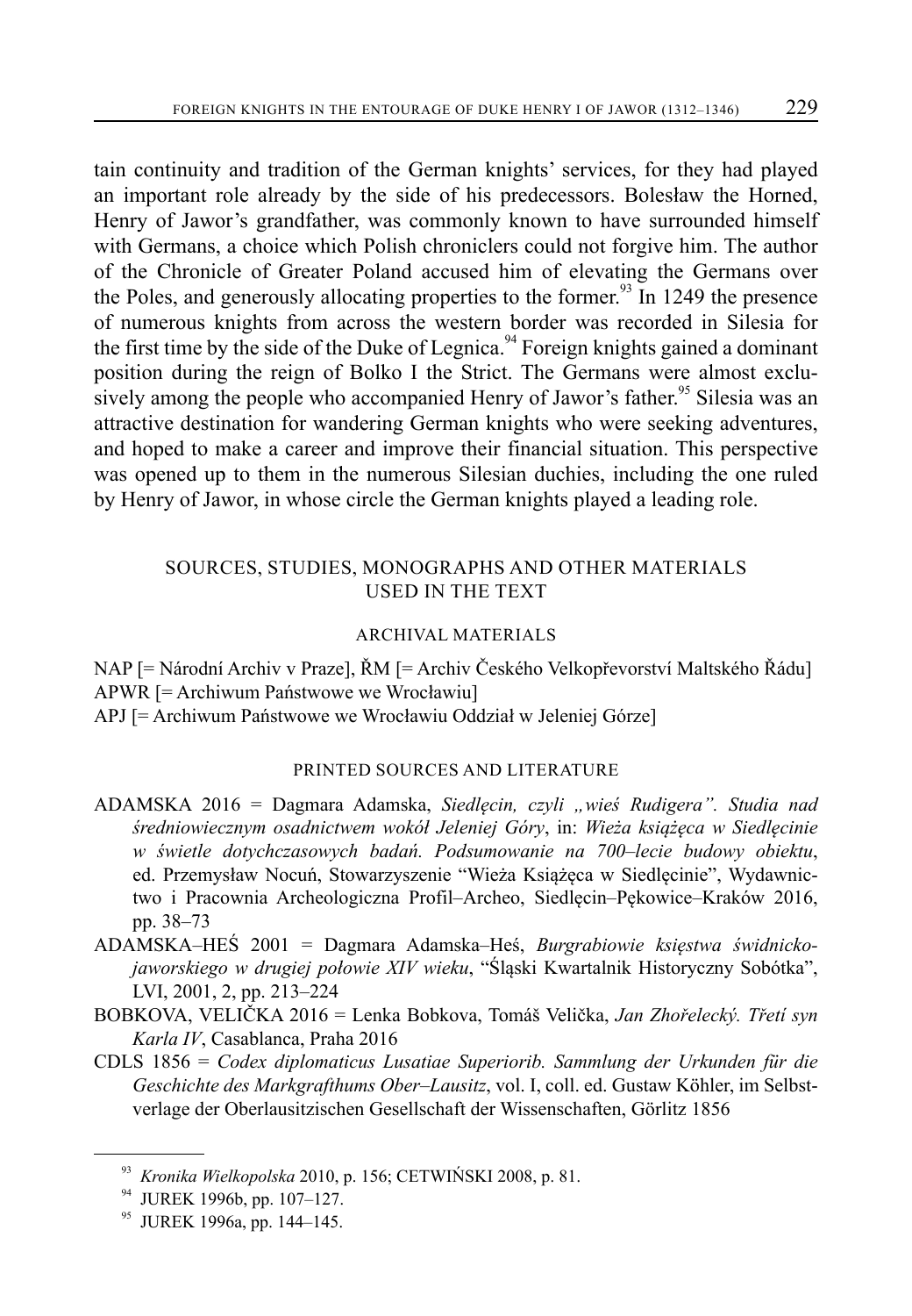- CDS 1892 *= Codex diplomaticus Silesiae*, vol. XVI: *1301–1315*, ed. Colmar Grünhagen, Konrad Wutke, Josef Max & comp., Breslau 1892
- CDS 1898 = *Codex diplomaticus Silesiae*, vol. XVIII: *1316–1326*, ed. Colmar Grünhagen, Konrad Wutke, E. Morgensterns Buchhandlung (E. Wohlfahrt), Breslau 1898
- CDS 1903 = *Codex diplomaticus Silesiae*, vol. XXII: *1327–1333*, ed. Colmar Grünhagen, Konrad Wutke, E. Wohlfarth's Buchhandlung, Breslau 1903
- CDS 1923 = *Codex diplomaticus Silesiae*, vol. XXIX: *1334–1337*, ed. Konrad Wutke, Erich Randt, Hans Bellee, Kommissioionsverlag von Ferdinand Hirt, Breslau 1923
- CDS 1925 = *Codex diplomaticus Silesiae*, vol. XXX 1/2: *1338–1342*, ed. Konrad Wutke, Erich Randt, Kommissioionsverlag von Ferdinand Hirt, Breslau 1925
- CDS 1930 = *Codex diplomaticus Silesiae*, vol. XXX: *1338–1342*, ed. Konrad Wutke, Erich Randt, Priebatsch's Buchhandlung, Breslau 1930
- CETWIŃSKI 1980 = Marek Cetwiński, *Rycerstwo śląskie do końca XIII w. Pochodzenie gospodarka — polityka*, Ossolineum, Wrocław 1980
- CETWIŃSKI 1982 = Marek Cetwiński, *Rycerstwo śląskie do końca XIII w. Biogramy i Rodowody*, Ossolineum, Wrocław 1982
- CETWIŃSKI 2001a = Marek Cetwiński, *Początki rodów rycerskich ziemi jaworskiej*, in: *Śląski tygiel. Studia z dziejów polskiego średniowiecza*, ed. Marek Cetwiński, Wydaw nictwo Wyższej Szkoły Pedagogicznej w Częstochowie, Częstochowa 2001, pp. 170–182
- CETWIŃSKI 2001b = Marek Cetwiński, *Rycerstwo pogranicza łużycko–śląskiego w XIII– XIV wieku*, in: *Śląski tygiel. Studia z dziejów polskiego średniowiecza*, ed. Marek Cetwiński, Wydawnictwo Wyższej Szkoły Pedagogicznej w Częstochowie, Częstochowa 2001, pp. 155–162
- CETWIŃSKI 2001c = Marek Cetwiński, "*Wulebrucke" zbutwiały most. Początek drogi podsudeckiej a kolonizacja niemiecka w średniowieczu*, in: *Śląski tygiel. Studia z dziejów polskiego średniowiecza*, ed. Marek Cetwiński, Wydawnictwo Wyższej Szkoły Pedagogicznej w Częstochowie, Częstochowa 2001, pp. 145–154
- CETWIŃSKI 2008 = Marek Cetwiński, *Piastowie śląscy w opinii Kroniki wielkopolskiej*, in: *Historia u Piastów. Piastowie w historii. Z okazji trzechsetlecia śmierci ostatniej z rodu, księżnej Karoliny*, ed. Bogusław Czechowicz, Muzeum Piastów Śląskich, Brzeg 2008, pp. 77–88
- CZACHAROWSKI 1968 = Antoni Czacharowski, *Społeczne i polityczne siły w walce o Nową Marchię w latach 1319–1373: ze szczególnym uwzględnieniem możnowładztwa nowomarchijskiego*, Towarzystwo Naukowe, Państwowe Wydawnictwo Naukowe, Toruń 1968
- DĄBROWSKI 2013 Jan Dąbrowski, *Dzieje polityczne Śląska w latach 1290–1402*, in: *Historia Śląska od najdawniejszych czasów do roku 1400*, ed. Stanisław Kutrzeba, vol. I, Polska Akademia Umiejętności, Kraków 2013, pp. 327–562
- GAWLAS 2017 = Sławomir Gawlas, *Zamek średniowieczny geneza i funkcje społecznoustrojowe*, in: *Początki murowanych zamków w Polsce do połowy XIV w*., eds. Agnieszka Bocheńska, Przemysław Mrozowski, Arx Regia Ośrodek Wydawniczy Zamku Królewskiego, Warszawa 2017, pp. 17–45
- GIBAŁA-NOWAK 2000 = Katarzyna Gibała–Nowak, *Status miasta klasztornego na przykładzie Lubomierza*, in: *Klasztor w mieście średniowiecznym i nowożytnym*, materiały z międzynarodowej konferencji naukowej zorganizowanej w Turawie w dniach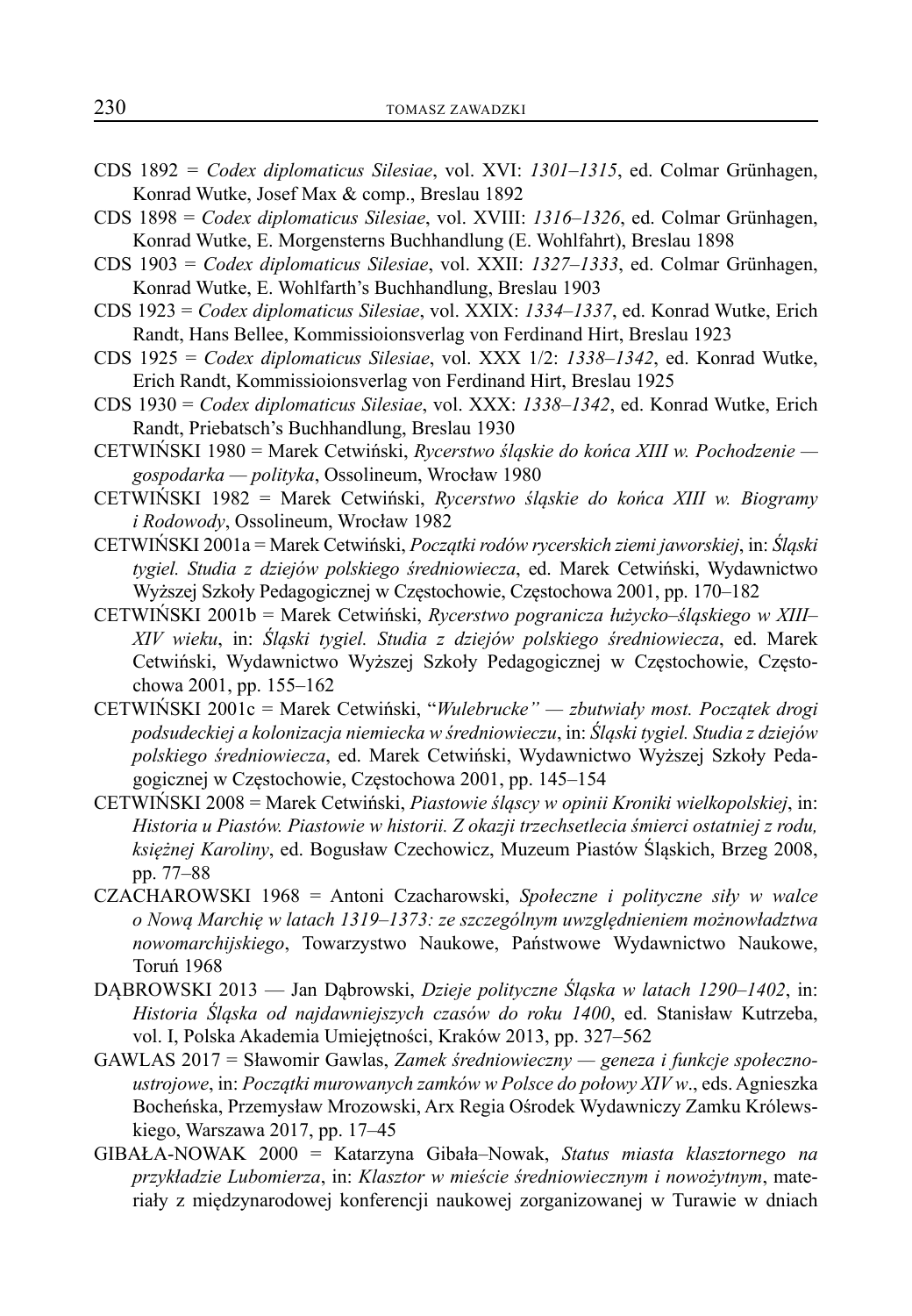6–8 V 1999 r. przez Instytut Historii Uniwersytetu Opolskiego i Instytut Historyczny Uniwersytetu Wrocławskiego, eds. Marek Derwich, Anna Pobóg-Lenartowicz, Larhcor, Wrocław–Opole 2000, pp. 199–207

- GIGOŃ 2013 = Mateusz Gigoń, *Doradcy Henryka II (IV) Wiernego, księcia głogowskiego i żagańskiego w l. 1309–1342. Biogramy*, in: *Z badań nad historią Śląska i Europy w wiekach średnich*, eds. Mateusz Goliński, Stanisław Rosik, Chronicon Wydawnictwo, Wrocław 2013, pp. 7–96
- GOLIŃSKI 2016 = Mateusz Golińśki, *Miasta prywatne na Śląsku zarys problemu*, "Rocznik Dziejów Społecznych i Gospodarczych", LXXVII, 2016, pp. 47–71
- GRANICZNY 2000 = Jarosław Graniczny, *Rycerstwo księstw świdnickiego i jaworskiego w latach 1274–1346*, in: *Człowiek i środowisko w Sudetach. I Międzynarodowa Konferencja, Wrocław, 12–14 listopada 1998*, eds. Maria Boguszewicz, Artur Boguszewicz, Donata Wiśniewska, Regionalny Ośrodek Studiów i Ochrony Środowiska Kulturowego we Wrocławiu, Katedra Archeologii Uniwersytetu Wrocławskiego, Katedra Etnologii Uniwersytetu Wrocławskiego, Wrocław 2000, pp. 169–209
- IRGANG 1996 = Winfried Irgang, *Das spätmittelalterliche Stadtbuch von Löwenberg in Schlesien*, "Zeitschrift für Ostforschung", XLV, 1996, pp. 317–363
- JASIŃSKI 1968 = Kazimierz Jasiński, *Piastowie świdniccy a Wittelsbachowie w pierwszej połowie XIV wieku*, "Zapiski Historyczne", XXXIII, 1968, 3, pp. 95–109
- JASIŃSKI 1970 = Kazimierz Jasiński, *Beatrycza, pierwsza żona Ludwika bawarskiego. Ze studiów nad genealogią Piastów śląskich*, in: *Europa — Słowiańszczyzna — Polska. Księga pamiątkowa ku uczczeniu Profesora Kazimierza Tymienieckiego*, ed. Juliusz Bardach, Wydawnictwo Naukowe Uniwersytetu Adama Mickiewicza, Poznań 1970, pp. 103–114
- JASIŃSKI 1976 = Kazimierz Jasiński, *Podłoże polityczne pomorsko–śląskich koligacji dynastycznych w latach 1316–1325/1328*, in: *Ars Historica. Prace z dziejów powszechnych i Polski*, eds. Marian Biskup, Henryk Łowmiański, Wydawnictwo Naukowe Uniwersytetu Adama Mickiewicza, Poznań 1976, pp. 455–466
- JASIŃSKI 2007 = Kazimierz Jasiński, *Rodowód Piastów śląskich. Piastowie wrocławscy, legnicko–brzescy, świdniccy, ziębiccy, głogowscy, żagańscy, oleśniccy, opolscy, cieszyńscy i oświęcimscy*, Avalon, Kraków 2007
- JAWORSKI 1993 = Tomasz Jaworski, *Żary w dziejach pogranicza śląsko–łużyckiego*, Zakład Poligrafii Wyższej Szkoły Pedagogicznej im. T. Kotarbińskiego, Żary 1993
- JUREK 1996a = Tomasz Jurek, *Obce rycerstwo na Śląsku do połowy XIV wieku*, Wydawnictwo Poznańskiego Towarzystwa Przyjaciół Nauk, Poznań 1996
- JUREK 1996b = Tomasz Jurek, *U początków niemieckiej imigracji rycerskiej na Śląsk. Świadkowie układu Bolesława Rogatki z arcybiskupem magdeburskim Wilbrandem z 1249 r.*, in: *Społeczeństwo Polski średniowiecznej*, ed. Stefan K. Kuczyński, vol. VII, Wydawnictwo DiG, Warszawa 1996, pp. 107–127
- JUREK 2004a = Tomasz Jurek, *Elity Śląska w późnym średniowieczu*, in: *Kolory i struktury średniowiecza*, ed. Wojciech Fałkowski, Wydawnictwo DiG, Warszawa 2004, pp. 404–424
- JUREK 2004b = Tomasz Jurek, *Język średniowiecznych dokumentów śląskich*, "Kwartalnik Historyczny", CXI, 2004, 4, pp. 29–45
- JUREK 2006 = Tomasz Jurek, *Dziedzic Królestwa Polskiego książę głogowski Henryk (1274–1309)*, Avalon, Kraków 2006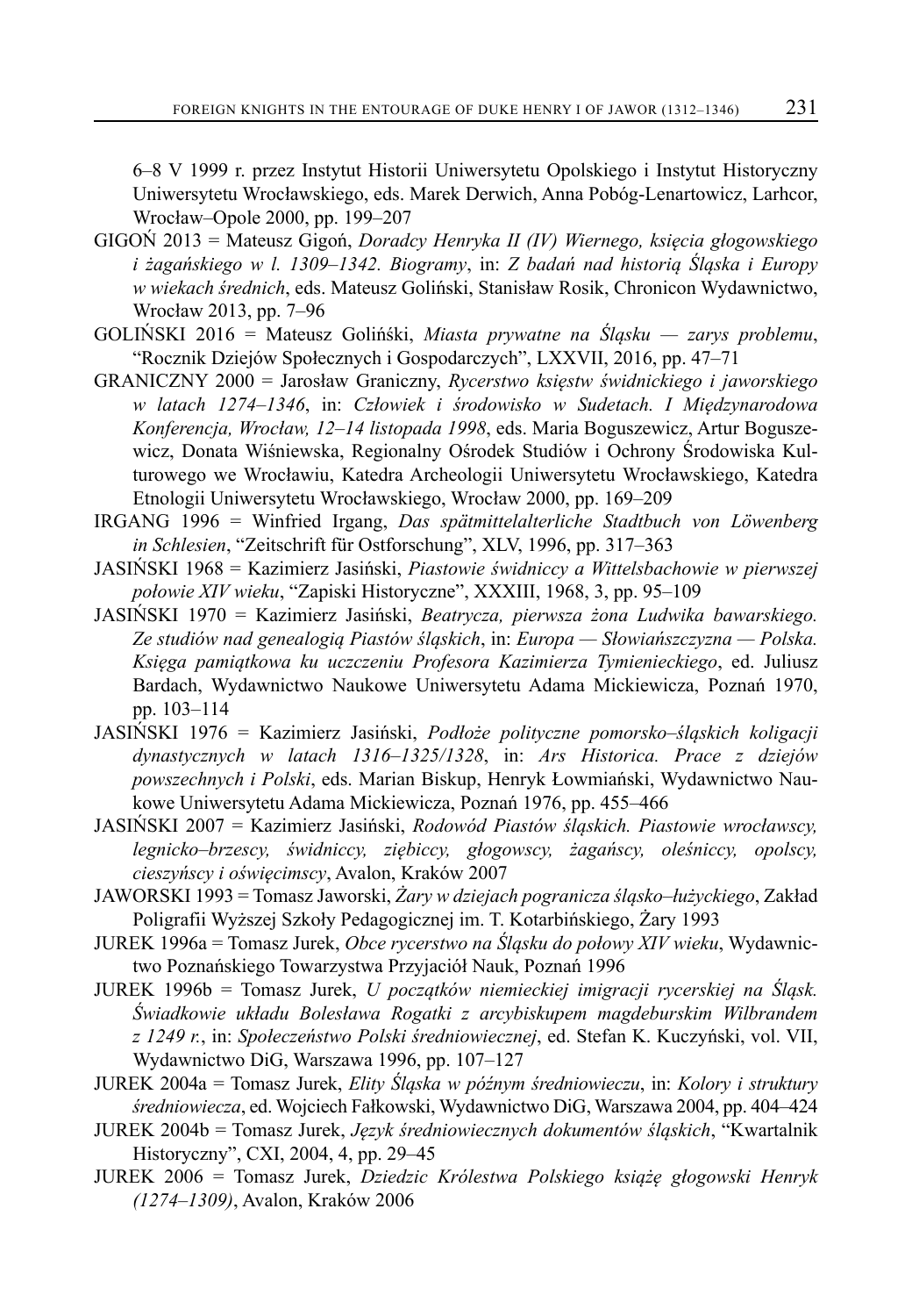- JUREK 2012 = Tomasz Jurek, *Abstructores Castrorum. Przyczynek do dziejów społecznych i politycznych Śląska w połowie XIII w.*, in: *Narodziny Rzeczypospolitej. Studia z dziejów średniowiecza i czasów wczesnonowożytnych*, eds. Waldemar Bukowski, Tomasz Jurek, vol. II, Towarzystwo Naukowe Societas Vistulana, Kraków 2012, pp. 767–786
- KNOTHE 1868 = Hermann Knothe, *Die Huldigung des Görlitzer Rathes an Herzog Heinrich von Jauer 1322*, "Zeitschrift des Vereins für Geschichte und Alterthum Schlesiens", VIII, 1868, pp. 465–468
- KNOTHE 1870 = Hermann Knothe, *Urkundliche Geschichte des Eigenschen Kreises in der königlich Sächsischen Oberlausitz*, "Neues Lausitzisches Magazin", XLVII, 1870, pp. 1–86
- KOKOCIŃSKA 2000 = Magdalena Kokocińska, *Kancelaria Bolka I księcia jaworskoświdnickiego*, "Szkice legnickie", XXI, 2000, pp. 21–42
- *Księga Henrykowska* 1991 *= Liber fundationis claustri Sancte Marie Virginis in Heinrichow czyli Księga henrykowska*, trans. by Roman Grodecki, Muzeum Archidiecezjalne we Wrocławiu, Wrocław 1991
- *Kronika Wielkopolska* 2010 *= Kronika wielkopolska*, trans. by Kazimierz Abgarowicz, Universitas, Kraków 2010
- KUCZYŃSKI 1992 = Stefan K. Kuczyński, *Turnieje rycerskie w średniowiecznej Polsce*, in: *Biedni i bogaci. Studia z dziejów społeczeństwa i kultury ofiarowane Bronisławowi Geremkowi w sześćdziesiątą rocznicę urodzin*, ed. Maurice Aymard, Państwowe Wydawnictwo Naukowe, Warszawa 1992, pp. 295–306
- LB 2004 = *Landbuch księstw świdnickiego i jaworskiego*, ed. Tomasz Jurek, vol. I: *1366– 1376*, Wydawnictwo Poznańskiego Towarzystwa Przyjaciół Nauk, Poznań 2004
- LB 2007 = *Landbuch księstw świdnickiego i jaworskiego*, ed. Tomasz Jurek, vol. III: *1396– 1407*, Wydawnictwo Poznańskiego Towarzystwa Przyjaciół Nauk, Poznań 2007
- LS 1936 = *Das landregister der Herschaft Sorau von 1381*, ed. Johannes Schultze, Kommissionsverlag von Ofellius, Berlin 1936
- NOWAKOWSKI 2017 = Dominik Nowakowski, *Śląskie obiekty typu motte. Studium archeologiczno-historyczne*, Wydawnictwo Instytutu Archeologii i Etnologii Polskiej Akademii Nauk, Wrocław 2017
- KUCHENDORF 1937 = Cäcilie Kuchendorf, *Das Breslauer Kreuzstift in seiner persönlichen Zusammensetzung von der Gründung (1288) bis 1456*, Franks Verlag und Druckerei (Otto Borgmeyer), Breslau 1937
- PIERADZKA 1947 = Krystyna Pieradzka, *Piastowie śląscy na Łużycach do połowy XIV wieku*, "Nauka i Sztuka", VI, 1947, pp. 150–161
- PIWOWARCZYK 2015 = Dariusz Piwowarczyk, *Obyczaj rycerski w Polsce późnośredniowiecznej (XIV–XV wiek)*, Wydawnictwo DiG, Warszawa 1998
- RŚ 1975 = *Regesty śląskie*, vol. I: *1343–1348*, ed. Wacław Korta, Wydawnictwo Polskiej Akademii Nauk, Wrocław 1975
- RŚ 1983 = *Regesty śląskie*, vol. II: *1349–1354*, ed. Wacław Korta, Wydawnictwo Polskiej Akademii Nauk, Wrocław 1983
- RUCHNIEWICZ, WISZEWSKI 2015 = Małgorzata Ruchniewicz, Przemysław Wiszewski, *Życie w dolinach. Dzieje Świerzawy i okolic*, Wydawnictwo eBooki.com.pl, Wrocław 2015
- RYMAR 1979 = Edward Rymar, *Rywalizacja o ziemię lubuską i kasztelanię międzyrzecką w latach 1317–1326, ze szczególnym uwzględnieniem stosunków pomorsko–śląskich*, "Śląski Kwartalnik Historyczny Sobótka", XXXIV, 1979, 4, pp. 473–469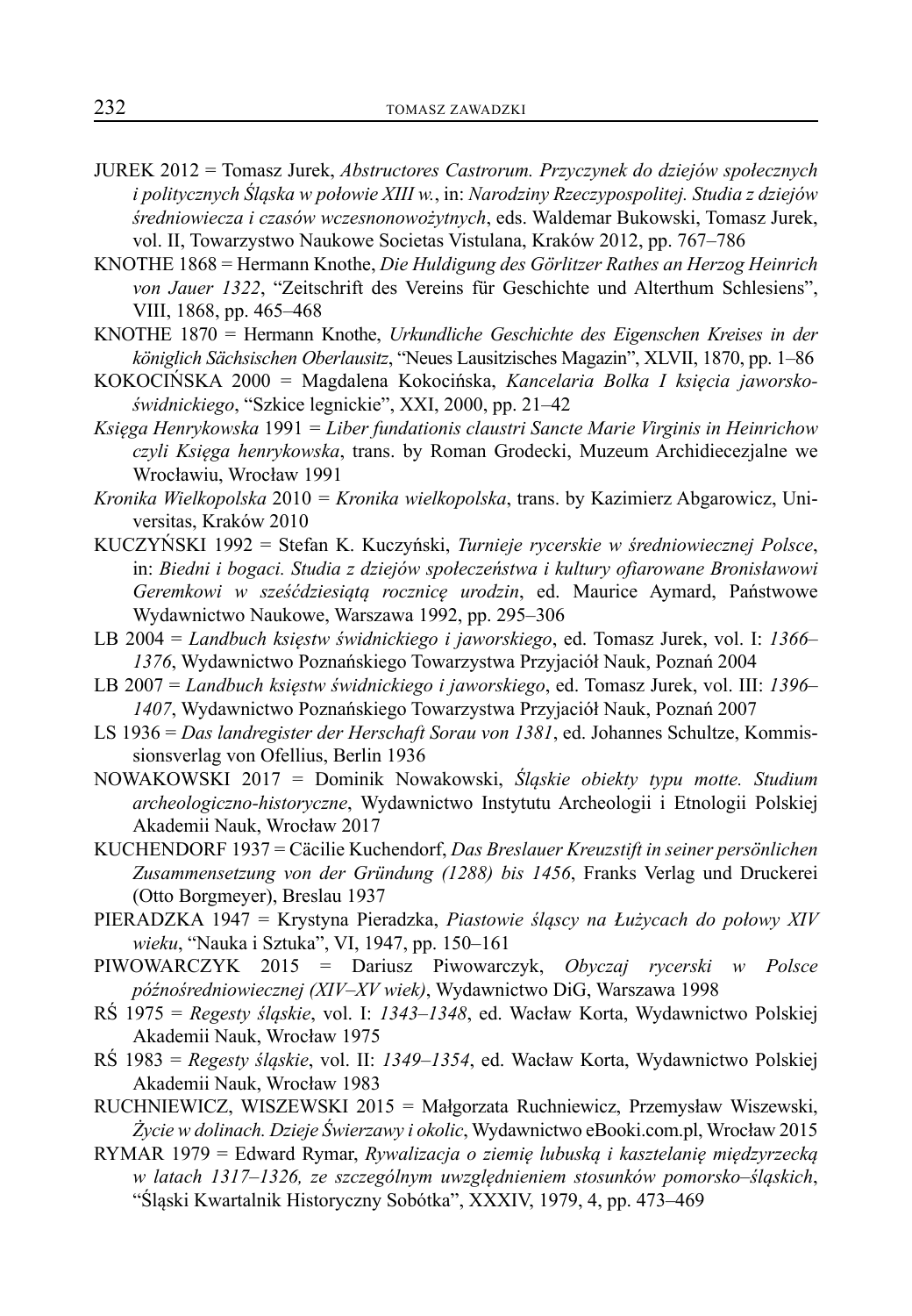- RZ 1937 = *Regesten zur Geschichte der Stadt und des Landes Zittau 1234–1437*, ed. Joachim Prochno, "Neues Lausitzisches Magazin", CXIII, 1937
- SIKORSKI 2013 = Robert Sikorski, *Czirnowie na średniowiecznym Śląsku wybrane problemy z historii rodu do połowy XIV w.*, in: *Z badań nad historią Śląska i Europy w wiekach średnich*, eds. Mateusz Goliński, Stanisław Rosik, Chronicon Wydawnictwo, Wrocław 2013, pp. 97–121
- SRS 1732 = *Silesiacarum rerum scriptores*, ed. Fridricus Wilhelmus Sommersberg, vol. III, Leipzig 1732
- UL 1866 = *Urkundenbuch der Stadt Liegnitz und ihres Weichbildes bis zum Jahre 1455*, ed. Friedrich Wilhelm Schirrmacher, druck von H. Krumbhaar, Liegnitz 1866
- WIESIOŁOWSKI 1993 = Jacek Wiesiołowski, *Hołub z Bordeaux herbu Wczele*, "Rocznik Polskiego Towarzystwa Heraldycznego, seria nowa", I, 1993, pp. 13–23
- WITKOWSKI 2001 = Jacek Witkowski, *Szlachetna a wielce żałosna opowieść o Panie Lancelocie z Jeziora. Dekoracja malarska wielkiej sali wieży mieszkalnej w Siedlęcinie*, Wydawnictwo Uniwersytetu Wrocławskiego, Wrocław 2001
- WÓJCIK 2019 = Marek L. Wójcik, *Pieczęcie rycerstwa śląskiego w dobie przedhusyckiej*, vol. II, Księgarnia Akademicka, Wydawnictwo Uniwersytetu Wrocławskiego, Kraków– Wrocław 2019
- ZAWADZKI 2017a = Tomasz Zawadzki, *Rodzina von Zedlitz w księstwach świdnickojaworskim oraz legnickim w XIV wieku*, "Średniowiecze Polskie i Powszechne", IX (XIII), 2017, pp. 55–92
- ZAWADZKI 2017b = Tomasz Zawadzki, *Mieszczanie, rycerze, burgrabiowie. Kariera śląskiej rodziny von Reussendorf w czasach przedhusyckich*, "Roczniki Historyczne", LXXXIII, 2017, pp. 123–140
- ZAWADZKI 2108 = Tomasz Zawadzki, *Der Stand der polnischen Forschung über die Umgebung und die Höfe der schlesischen Piasten im Mittelalter*, "Mediaevalia Historica Bohemica", XXI, 2018, 1, pp. 61–71
- ŻERELIK 1994 = Rościsław Żerelik, *Pisarze rycerzy i mieszczan śląskich (do połowy XIV wieku)*, in: *Monastycyzm. Słowiańszczyzna i państwo polskie. Warsztat badawczy historyka*, ed. Kazimierz Bobowski, Instytut Historyczny Uniwersytetu Wrocławskiego, Wrocławskie Towarzystwo Miłośników Historii, Wrocław 1994, pp. 163–171